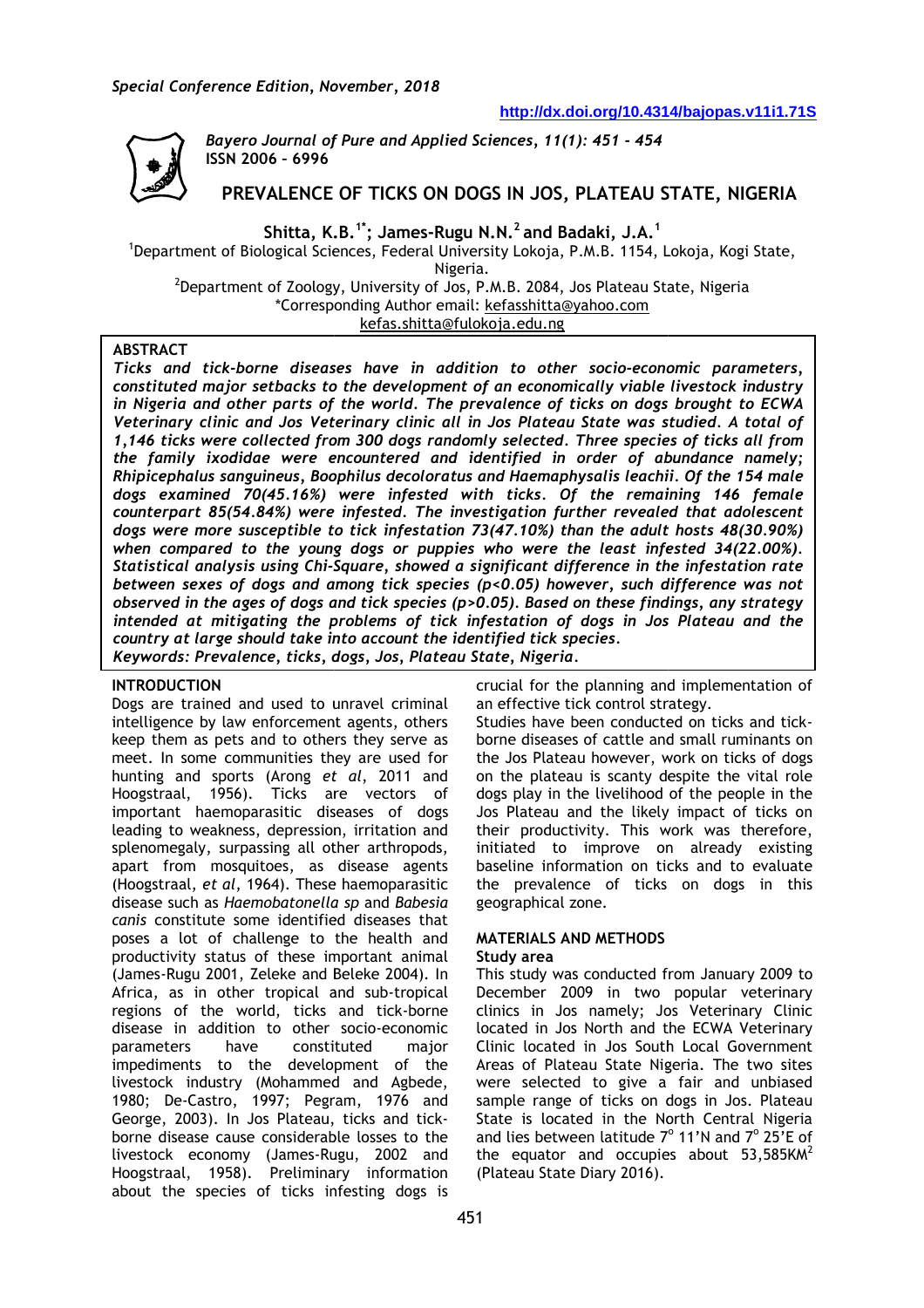## *Special Conference Edition, November, 2018*

## **Sampling methods**

Three hundred (300), male and female dogs between the ages of one and eight were presented to the two clinics during the study period to examine the presence and infestation rate by ticks, and were randomly selected for the study. Dogs under two years were regarded as puppies, between two and five years as adolescent and above five years as adults. On each day of sample collection, ticks observed on the body of dogs were gently removed using forceps and transferred to labelled bottles containing 70% ethanol. Smaller ticks were warmed and cleared of debris in a test tube containing 3mls of Potassium Hydroxide, it was rinsed with distilled water and dehydrated through grades of ethanol, 26 – 96%. Ticks were cleared in Xylem and mounted in Canada Balsam (soulsby, 1982).

### **Identification of ticks**

All ticks collected were carefully identified using taxonomic keys produced by (Nuttal and Warbuton, 1911a; Nuttal and Warbuton, 1911b: Hoogstraal, 1958; Crosskey, 1960; Chandler, and Read, 1961; Hoogstraal *et al*., 1968 and Soulsby, 1982) after examining the characteristic features visually with the help of a dissecting microscope.

## **Statistical analysis**

The proportions obtained in this study were compared using Chi-square test. The confidence level for the analysis was set at 95%, and level of significant difference at p<0.05.

## **RESULTS AND DISCUSSION**

A total of 1,146 ticks were recovered from the 300 dogs during the study. Three species of ticks all drawn from the family ixodidae were identified. *Rhipicephalus sanguineus* was the most abundant species encountered 465(40.58%), followed by *Boophilus decoloratus* 384(33.50%), *Haemaphisalis leachii* was the least species encountered 297(25.92%) (Table 1). This findings agrees with the reports by Iwuala and Okpala (1978a,b), James-Rugu and Idu (2008) who all reported the dominance of these species of ticks on dogs particularly *R sanguineaus,* in their studies. Since Hoogstraal, had earlier reported that ixodid ticks are entirely mammalian parasites, dogs are therefore not excluded from infestation by these species of ticks, hence the reason for their abundance.

| Table 1: Relative abundance of tick species encountered on dogs during the study |                                 |  |
|----------------------------------------------------------------------------------|---------------------------------|--|
| Tick snacias                                                                     | Number encountered % occurrence |  |

| Tick species             | Number encountered | % occurrence |
|--------------------------|--------------------|--------------|
| Rhipicephalus sanguineus | 465                | 40.50        |
| Boophilus decoloratus    | 384                | 33.50        |
| Haemaphisalis leachii    | 297                | 25.92        |
| <b>Total</b>             | 1.146              |              |

Of the 154 male dogs examined 70(45.16%) were infested with ticks, while 85(54.84%) out of the 146 female counterpart examined were infested with ticks. Female dogs were observed to be more infested with ticks than the male host (Table 2). This is not unconnected to the fact that female dogs usually form a sedentary habit during the care of their new born where they are easily infested by ticks. Similarly,

Tanwia (1989) reported that female dogs are highly susceptible to tick infestation than the male animal. Another possible reason could be the feeding habbit of the female dogs as observed during the study. They feed more than their male counterparts during pregnancy. As they search for food, they come in contact with the ticks thereby getting infested.

**Table 2: Infestation of ixodid ticks in relation to sex of dogs**

| Sex of       | No.                      | No. with   | Total No. | Total No.                                    | <b>Total No</b> | Total No. of |
|--------------|--------------------------|------------|-----------|----------------------------------------------|-----------------|--------------|
| <b>Dogs</b>  | <b>Examined Ticks(%)</b> |            |           | of A(Mean) of B(Mean) of C(Mean) Ticks(Mean) |                 |              |
| Male         | 154                      | 70(45.16)  | 185(2.64) | 145( (2.07)                                  | 187(2.67)       | 517(7.40)    |
| Female       | 146                      | 85(54.84)  | 280(3.30) | 152(1.80)                                    | 197(2.32)       | 629(7.40)    |
| <b>Total</b> | 300                      | 155(51.67) | 465(3.00) | 297(1.90)                                    | 384(2.47)       | 1.146(7.40)  |

B = *Haemaphisalis leachii*

C = *Boophilus decoloratus*

Infestation of tick species in relation to age of dogs showed that adolescent dogs were more susceptible to tick infestation (47.10%) than the adult (30.90%) and the young dogs (22.00%).

The infestation was higher in adolescent dogs when compared to the adult and the young dogs in this study (Table 3).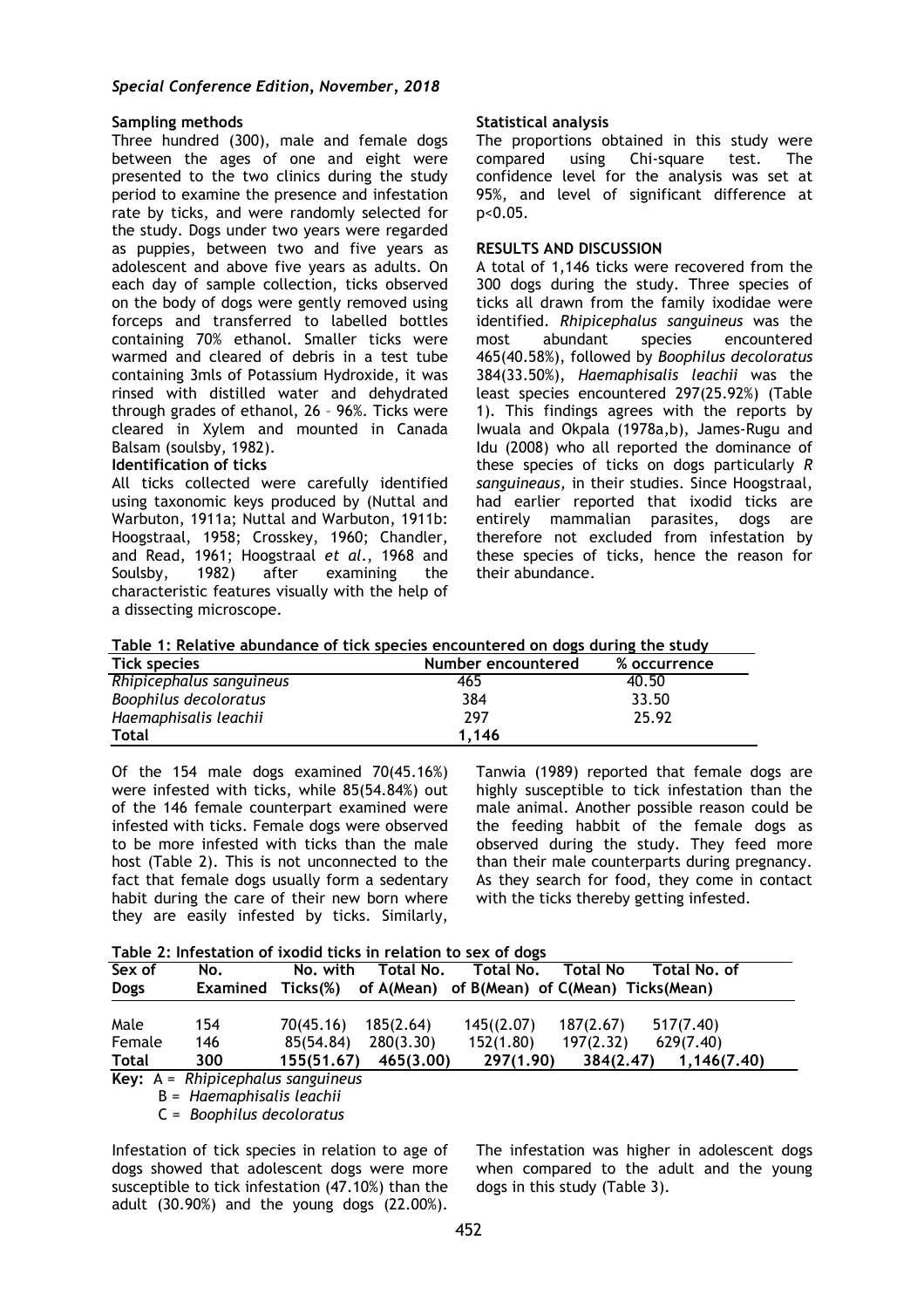### *Special Conference Edition, November, 2018*

This finding corroborated the report by James-Rugu, (2001), Shitta, (2009) and Arong *et al*., (2011) who observed that adult and adolescent dogs were more infested by ticks than the young animals. This might be due to a lot of

attention and care given to the young dogs than the adult and adolescent host who are left to move about indiscriminately where they come in contact with ticks.

| Age of         | No.                                                            | No. with   | Total No. | Total No. | Total No  | Total No. of |
|----------------|----------------------------------------------------------------|------------|-----------|-----------|-----------|--------------|
| <b>Dogs</b>    | Examined Ticks(%) of A(Mean) of B(Mean) of C(Mean) Ticks(Mean) |            |           |           |           |              |
| Young          | 60                                                             | 34(22.00)  | 145(4.30) | 80(2.35)  | 114(3.35) | 339(10.00)   |
| Adolescent 148 |                                                                | 73(47.10)  | 168(2.30) | 120(1.64) | 137(1.90) | 425(5.82)    |
| Adult          | 92                                                             | 48(30.90)  | 152(3.17) | 97(2.02)  | 133(2.77) | 382(8.00)    |
| <b>Total</b>   | 300                                                            | 155(51.67) | 465(3.00) | 297(1.90) | 384(2.47) | 1,146(7.40)  |

**Key:** A = *Rhipicephalus sanguineus* B = *Haemaphisalis leachii*

C = *Boophilus decoloratus*

### **Conclusion**

The overall result revealed that three species of ticks infests dogs in the study area. The study further indicates that the prevalence of ticks on dogs is high amongst the female dogs and adolescent ones when compared to other studies. This suggested that tick control

### **References**

- Arong, G.A., Shitta, K.B., James-Rugu, N.N. and Effanga, E.O. (2011). Seasonal variation in the abundance and distribution of ixodid ticks on mongrel, Alsatian and mixed breeds of dogs (*Canis familiaris*) in Plateau State, North-Central Nigeria. *The Nigerian Journal of Parasitology*, 32(1):7-10.
- Chandler, A.C. and Read, C.P (1961) Introduction to parasitology. John Wiley and Sons Inc. New York and London. Pp 571-580.
- Crosskey, D.A. (1960). Comparative external morphology and taxonomy of nymphs of the trombiculidae (Acarina). University of Kasas Science Bulletin 7:35-39
- De-Castro, J.J. (1997). Sustainable ticks and tick-borne diseases control in livestock improvement in developing countries. *Veterinary Parasitology*, 71:77-97.
- George, B.D.J. (2003). Comparative study of Haemocyte populations in *Babesia sp*. Infected and unaffected *Boophilus decoloratus* (Koch) ticks. *Nigerian Journal of Entomology*, 20:49-55.
- Hoogstraal, H., Kohls, G.M. and Parish, D.W. (1968). Studies on South Asian<br>Haemaphisalis ticks (ixodidea: *Haemaphisalis* ticks (ixodidea: ixodidae) *H. kaiseriana susphilipensis sp.* N., A parasite of Luzon and Mindanao Boars. *Journal of Parasitology*, 54:616-621.

measures for dogs should be concentrated on the dominant tick species. Frequent dipping of these animals in acaricides, grooming and restriction of movement is highly recommended to help reduce tick burdens and subsequently tick-borne infections.

- Hoogstraal, H. (1956). Ticks of the Sudan. US Naval Medical Research Unit (3) Cairo Egypt, 110pp.
- Hoogstraal, H. (1958). Notes on African *Haemaphisalis* ticks iv. Description of Egyptian population of the yellow tick *H. leachii leachii* (Audoin 1827) (ixodidea: ixodidae), *Journal of Parasitology*, 44:548-558.
- Hoogstraal, H. (1964). Notes on African *Haemaphisalis* ticks vi. *H. Spinulosa* Neumann and relation to biological and nomenclatorial problems in the *H.leachii*, group of Africa and Asia (ixodidea: ixodidae), *Journal of Parasitology*, 50(6):786-792.
- Iwuala, M.O.E. and Okpala, I. (1978a). Studies on the Ectoparasitic fauna of Nigerian Livestock I: Types and distribution patterns. *Bulletin of Animal Health and Production in Africa*, XXVI (4):339-350.
- Iwuala, M.O.E. and Okpala, I. (1978a). Studies on the Ectoparasitic fauna of Nigerian Livestock II: Seasonal infestation rate. *Bulletin of Animal Health and Production in Africa*, XXVI(4):351-359.
- James-Rugu, N.N. (2001). A study of the haemoparasites of dogs, pigs and cattl in Plateau State. *Nigerian Journal of Science and Technology*, 7:20-27.
- James-Rugu, N.N. (2002). Studies on ticks and tick-borne parasite of dogs in Jos, Plateau state. *Zuma Journal of Pure and Applied Sciences*, 4(2):29-35.

453